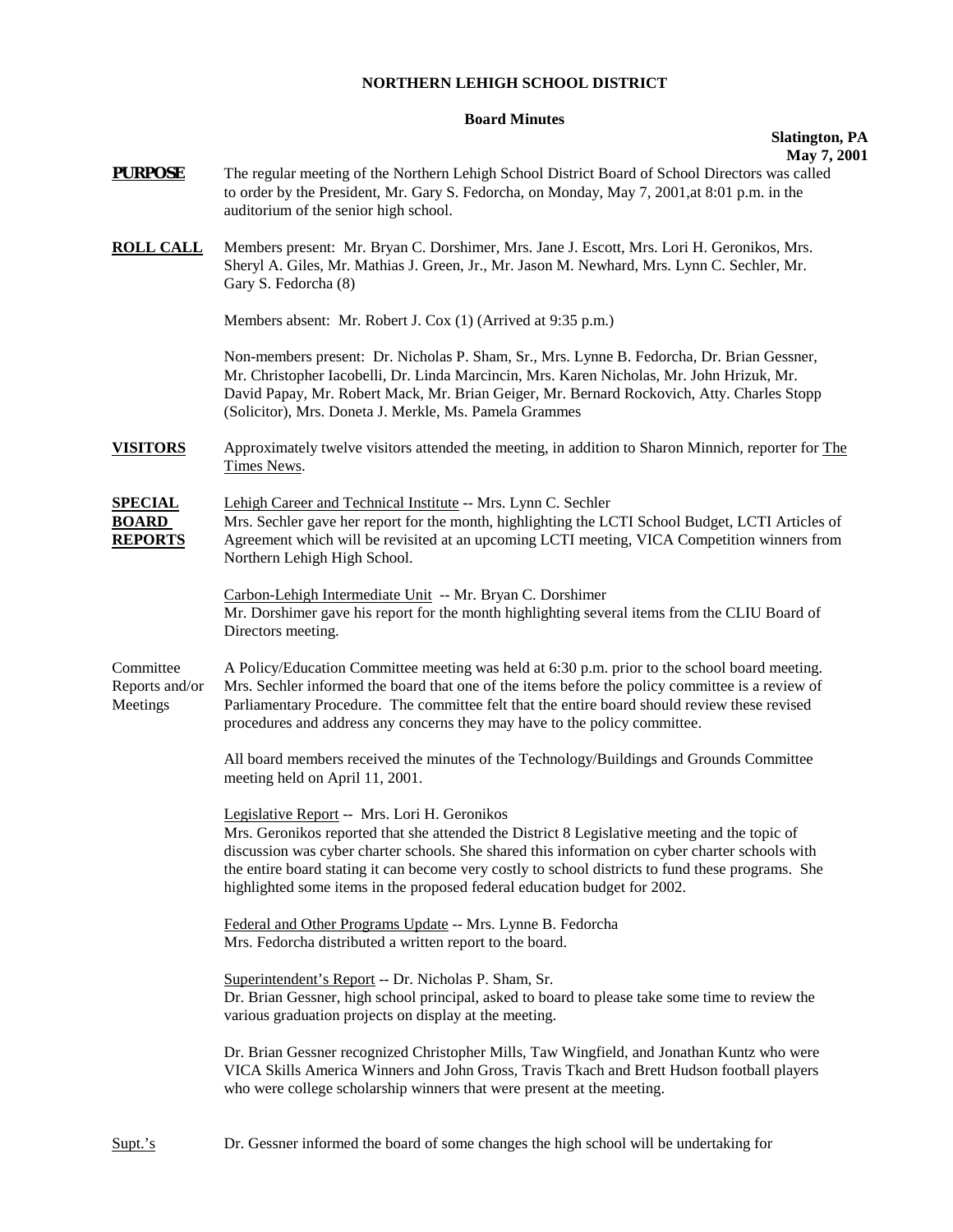| <b>Board Minutes</b>                                        |                                                                                                                                                                                                                                                                                                                                                                                                                                                                                                                                                                                                                                                                                                                                                                                                                                                                                                           | $-2-$                                                                                                                                                                 | May 7, 2001                                                                                        |  |  |
|-------------------------------------------------------------|-----------------------------------------------------------------------------------------------------------------------------------------------------------------------------------------------------------------------------------------------------------------------------------------------------------------------------------------------------------------------------------------------------------------------------------------------------------------------------------------------------------------------------------------------------------------------------------------------------------------------------------------------------------------------------------------------------------------------------------------------------------------------------------------------------------------------------------------------------------------------------------------------------------|-----------------------------------------------------------------------------------------------------------------------------------------------------------------------|----------------------------------------------------------------------------------------------------|--|--|
| Report<br>(Con't.)                                          | <b>Student Council Elections.</b>                                                                                                                                                                                                                                                                                                                                                                                                                                                                                                                                                                                                                                                                                                                                                                                                                                                                         |                                                                                                                                                                       |                                                                                                    |  |  |
|                                                             | Dr. Sham announced that May 7 -11 is National Teacher Appreciation Week.                                                                                                                                                                                                                                                                                                                                                                                                                                                                                                                                                                                                                                                                                                                                                                                                                                  |                                                                                                                                                                       |                                                                                                    |  |  |
| <b>PERSONNEL</b>                                            | Motion was made by Mr. Newhard, with a second made by Mrs. Sechler, that the Board of Education<br>approve the following personnel items:                                                                                                                                                                                                                                                                                                                                                                                                                                                                                                                                                                                                                                                                                                                                                                 |                                                                                                                                                                       |                                                                                                    |  |  |
| Appointment                                                 | Andrea Thomson*<br>Assignment:<br>Salary:<br><b>Effective Date:</b><br>April 16, 2001<br>*60 Day Probationary Period                                                                                                                                                                                                                                                                                                                                                                                                                                                                                                                                                                                                                                                                                                                                                                                      | Special Education Aide - Slatington Elementary School<br>Replacing Lori Vernon, who resigned.<br>\$8.38 -- 6 ½ Hours Per Day/5 Days Per Week                          |                                                                                                    |  |  |
| Substitutes                                                 |                                                                                                                                                                                                                                                                                                                                                                                                                                                                                                                                                                                                                                                                                                                                                                                                                                                                                                           | Approve the following substitute secretary at the 2000-2001 substitute rate of \$6.25 per hour:                                                                       |                                                                                                    |  |  |
| Non-<br>Instructional                                       | Ardith J. Erle                                                                                                                                                                                                                                                                                                                                                                                                                                                                                                                                                                                                                                                                                                                                                                                                                                                                                            |                                                                                                                                                                       |                                                                                                    |  |  |
|                                                             | Approve the following substitute aide at the 2000-2001 substitute rate of \$6.25 per hour:                                                                                                                                                                                                                                                                                                                                                                                                                                                                                                                                                                                                                                                                                                                                                                                                                |                                                                                                                                                                       |                                                                                                    |  |  |
|                                                             | Donna Meixsell                                                                                                                                                                                                                                                                                                                                                                                                                                                                                                                                                                                                                                                                                                                                                                                                                                                                                            |                                                                                                                                                                       |                                                                                                    |  |  |
| Substitute<br>Secondary<br>Saturday<br>Detention<br>Monitor | Appoint Steven Zong, Temporary Vacancy Replacement teacher in the junior high school, as a<br>Substitute Secondary Saturday Detention Monitor for the junior/senior high schools for the<br>remainder of the 2000-2001 school year, effective May 5, 2001. He will work on an as-need basis,<br>working Saturdays from 8:30 a.m. to 11:30 a.m. for the remainder of the 2000-2001 school calendar<br>year that warrants detention coverage at a salary of \$50.00 for each Saturday worked.                                                                                                                                                                                                                                                                                                                                                                                                               |                                                                                                                                                                       |                                                                                                    |  |  |
| Resignation-<br><b>SH</b> Student<br>Council<br>Advisor     | 2000-2001 school year.                                                                                                                                                                                                                                                                                                                                                                                                                                                                                                                                                                                                                                                                                                                                                                                                                                                                                    | Accept the resignation of David Papay as Senior High Student Council Advisor at the end of the                                                                        |                                                                                                    |  |  |
|                                                             | Co-Curricular Appointments for 2001-2002                                                                                                                                                                                                                                                                                                                                                                                                                                                                                                                                                                                                                                                                                                                                                                                                                                                                  |                                                                                                                                                                       |                                                                                                    |  |  |
|                                                             | Head Boys' Basketball Coach - Richard Oertner - \$6164.00<br>Assistant Boys' Basketball Coach - Richard Mantz - \$4006.00<br>Assistant Boys' Basketball Coach - Dennis Rehrig - \$4006.00<br>Head Girls' Basketball Coach - David Redline - \$6164.00<br>Assistant Girls' Basketball Coach - Jason Reinhard - \$4006.00<br>Head Wrestling Coach - Todd Herzog - \$6164.00<br>Assistant Wrestling Coach - Brent Herzog - \$4006.00<br>Assistant Wrestling Coach - Glenn Serfass - \$4006.00<br>Cheerleader Advisors - Lil Borger & Lisa Kern - \$2724.00 (Shared Stipend)<br>Sr. High Winter Intramural - Winter Track - Bryan Geist - \$722.00<br>Sr. High Winter Intramural - Weightlifting - Steve Hluschak - \$722.00<br>Sr. High Winter Intramural - Weightlifting - James Tkach - \$722.00<br>Sr. High Scholastic Scrimmage - Denise Turoscy - \$722.00<br>Debate Advisor - Scott DeLong - \$1236.00 |                                                                                                                                                                       |                                                                                                    |  |  |
| Leave Without<br>Pay - Debra<br>Siglin                      |                                                                                                                                                                                                                                                                                                                                                                                                                                                                                                                                                                                                                                                                                                                                                                                                                                                                                                           | pay on May 4, 2001. Her request will not be considered a precedent for future requests per<br>correspondence received from the Northern Lehigh Education Association. | Debra Siglin, Slatington Elementary fifth grade teacher, requests permission to take a day without |  |  |

## **PERSONNEL** (Con't.)

Summer Approve to employ ten (10) regular and two (2) alternate summer custodial/maintenance employees to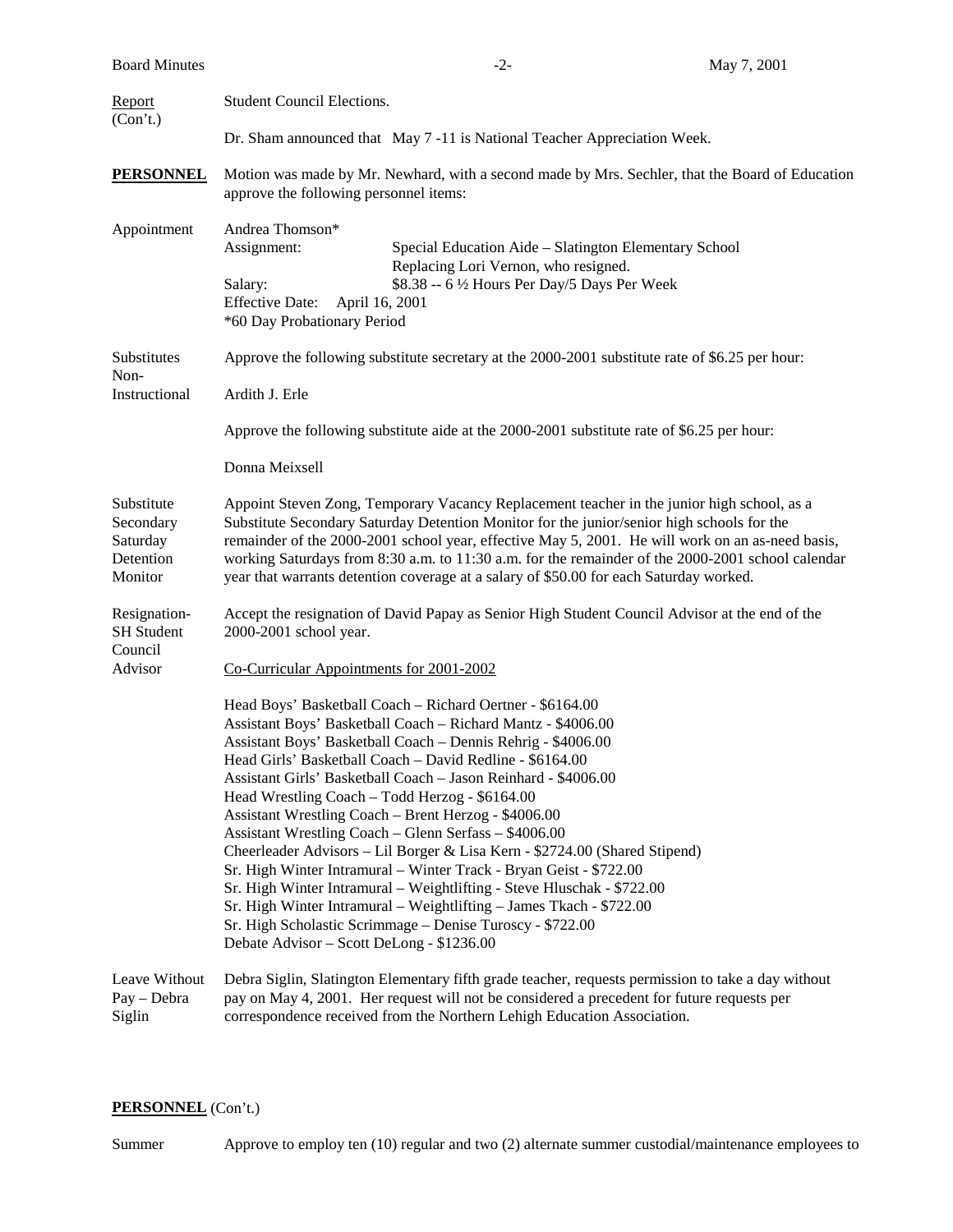| <b>Board Minutes</b>                                          |                                                                                                                                                                                                                                                                                                                                                                     |                                                                                              | $-3-$ | May 7, 2001                                                                                                                                                                                                                                                                                                                                                                                 |
|---------------------------------------------------------------|---------------------------------------------------------------------------------------------------------------------------------------------------------------------------------------------------------------------------------------------------------------------------------------------------------------------------------------------------------------------|----------------------------------------------------------------------------------------------|-------|---------------------------------------------------------------------------------------------------------------------------------------------------------------------------------------------------------------------------------------------------------------------------------------------------------------------------------------------------------------------------------------------|
| Custodian/<br>Maintenance<br>Employees                        | work from June 11, 2001 through August 31, 2001. Rate per hour is \$5.15.                                                                                                                                                                                                                                                                                           |                                                                                              |       |                                                                                                                                                                                                                                                                                                                                                                                             |
|                                                               | YEA:                                                                                                                                                                                                                                                                                                                                                                | Mrs. Sechler, Mr. Fedorcha (8)                                                               |       | Mr. Dorshimer, Mrs. Escott, Mrs. Geronikos, Mrs. Giles, Mr. Green, Mr. Newhard,                                                                                                                                                                                                                                                                                                             |
|                                                               | NAY:                                                                                                                                                                                                                                                                                                                                                                | None $(0)$                                                                                   |       |                                                                                                                                                                                                                                                                                                                                                                                             |
| <b>POLICY</b>                                                 | Motion made by Mrs. Sechler, with a second made by Mrs. Geronikos, that the Board of Education<br>approve the following items listed under Policy:                                                                                                                                                                                                                  |                                                                                              |       |                                                                                                                                                                                                                                                                                                                                                                                             |
| Conferences                                                   | Approve the request of Suzanne Gower to attend the CESTA(Commonwealth Excellence in<br>Science Teaching Alliance) conference at Messiah College from July 22-25, 2001. Expenses<br>include \$125.00 for registration, \$45.00 for travel, for a total cost of \$170.00. This request was<br>approved by the district's Continuing Professional Education Committee. |                                                                                              |       |                                                                                                                                                                                                                                                                                                                                                                                             |
|                                                               |                                                                                                                                                                                                                                                                                                                                                                     | registration, \$48.00 for travel, \$600.00 for lodging, for an approximate cost of \$938.00. |       | Approve the request of Dr. Nicholas Sham to attend the 2001 Superintendents' Technology<br>Leadership Conference in Hershey from July 23 to 26, 2001. Expenses include \$290.00 for                                                                                                                                                                                                         |
|                                                               | Approve the request of Laurie Newman to attend the Pennsylvania Association of School Board<br>Officials Workshop entitled "Simplifying Special Education Issues: A Guide to Understanding<br>the Program" on April 25, 2001 in Allentown. Expenses include \$109.00 for registration and will<br>be paid for through IDEA funds.                                   |                                                                                              |       |                                                                                                                                                                                                                                                                                                                                                                                             |
|                                                               |                                                                                                                                                                                                                                                                                                                                                                     | through IDEA funds.                                                                          |       | Approve the request of Marjorie Hennet to attend a conference entitled "Shaking in Shadows –<br>Assessment, Intervention and Treatment of Anxiety and Depressive Disorders in Adolescents<br>sponsored by Foundations of Behavior Health in Horsham, PA on May 18, 2001. Expenses<br>include \$55.00 for registration, \$45.00 for travel for a total cost of \$100.00 and will be paid for |
| New Board<br>Policy – $2^{nd}$<br>Reading                     | Approve new school board policy #706.1 Disposal of Surplus Property, Obsolete Equipment, and<br>Real Estate, as presented after second reading.                                                                                                                                                                                                                     |                                                                                              |       |                                                                                                                                                                                                                                                                                                                                                                                             |
| <b>NLMS</b><br>Student<br><b>Activities Fund</b><br>Statement | Approve the Northern Lehigh Middle School Student Activities Fund Statement for the month of<br>March 2001.                                                                                                                                                                                                                                                         |                                                                                              |       |                                                                                                                                                                                                                                                                                                                                                                                             |
| Attendance -<br>Non-Resident<br>Student                       | In accordance with School Board Policy #202, approve the request of a $10th$ grade student attending<br>Northern Lehigh High School, whose living arrangements have been changed, to remain in<br>attendance for the remainder of the 2000-2001 school year.                                                                                                        |                                                                                              |       |                                                                                                                                                                                                                                                                                                                                                                                             |
| Student<br>Representatives<br>To The Board                    | Appoint Nicholas Sander as a Student Representative to the Board for the 2001-2002 school year.<br>Nicholas has been elected as the junior representative to the board and will serve from September<br>2001 through June 2002. Pamela Grammes will continue to serve as the senior representative to the<br>board until June 2002.                                 |                                                                                              |       |                                                                                                                                                                                                                                                                                                                                                                                             |
| Homebound<br>Instruction                                      |                                                                                                                                                                                                                                                                                                                                                                     | week, effective May 7, 2001 and continue until June 12, 2001.                                |       | Grant homebound instruction for an $11th$ grade student, Student No. 02-69570, for five hours per                                                                                                                                                                                                                                                                                           |
|                                                               | YEA:<br>NAY:                                                                                                                                                                                                                                                                                                                                                        | Mrs. Sechler, Mr. Fedorcha (8)<br>None $(0)$                                                 |       | Mr. Dorshimer, Mrs. Escott, Mrs. Geronikos, Mrs. Giles, Mr. Green, Mr. Newhard,                                                                                                                                                                                                                                                                                                             |
| <b>CURRICULUM</b><br><u>AND INSTRUC-</u><br><b>TION</b>       |                                                                                                                                                                                                                                                                                                                                                                     | the following items listed under Curriculum and Instruction:                                 |       | Motion made by Mrs. Giles, with a second made by Mr. Green, that the Board of Education approve                                                                                                                                                                                                                                                                                             |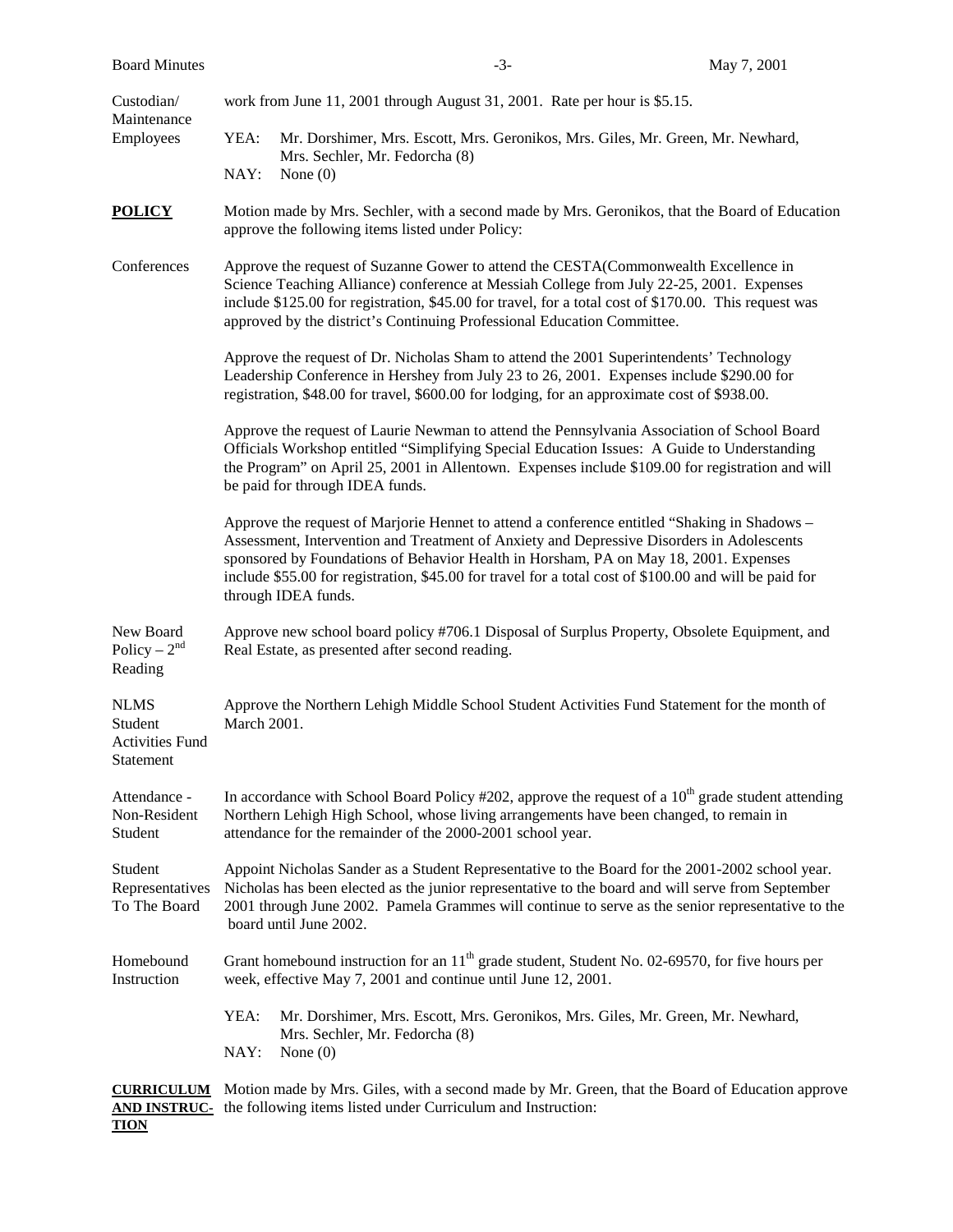| <b>Board Minutes</b>                                              |                                                                                                                                                                                                                                                                                                                                                                                                                                                                                                                                                                                                                          | -4-                                                                                                                                                                                                                      | May 7, 2001 |  |
|-------------------------------------------------------------------|--------------------------------------------------------------------------------------------------------------------------------------------------------------------------------------------------------------------------------------------------------------------------------------------------------------------------------------------------------------------------------------------------------------------------------------------------------------------------------------------------------------------------------------------------------------------------------------------------------------------------|--------------------------------------------------------------------------------------------------------------------------------------------------------------------------------------------------------------------------|-------------|--|
| 2001-2002<br>Common<br>Calendar                                   | Approve the Northern Lehigh School District 2001-2002 Proposed School Calendar, as presented.                                                                                                                                                                                                                                                                                                                                                                                                                                                                                                                            |                                                                                                                                                                                                                          |             |  |
| Dwight D.<br>Eisenhower<br>and Science<br><b>Education Act</b>    | Approve the recommendation of the administration that funds for the 2001-2002 school year from the<br>Title II Dwight D. Eisenhower Mathematics and Science Education Act become part of a cooperative<br>Mathematics project in science and mathematics as proposed and coordinated by the Carbon Lehigh Intermediate<br>Unit #21. The project will allow teachers from Northern Lehigh School District, and other school<br>districts as well, to attend I.U. in-service conferences in science and mathematics. The<br>cooperative moneys will pay for presenter fees, materials, substitute fees, mileage and lunch. |                                                                                                                                                                                                                          |             |  |
| <b>Summer Band</b>                                                | of 2001.                                                                                                                                                                                                                                                                                                                                                                                                                                                                                                                                                                                                                 | Approve a tuition fee of \$25.00 per student for a six-week elementary summer band program and Camp<br>also approve a stipend of \$900.00 for summer band program director Terry Jenkins for the summer                  |             |  |
|                                                                   | YEA:<br>NAY:<br>None $(0)$                                                                                                                                                                                                                                                                                                                                                                                                                                                                                                                                                                                               | Mr. Dorshimer, Mrs. Escott, Mrs. Geronikos, Mrs. Giles, Mr. Green, Mr. Newhard,<br>Mrs. Sechler, Mr. Fedorcha (8)                                                                                                        |             |  |
| <b>NEW</b><br><b>BUSINESS</b>                                     |                                                                                                                                                                                                                                                                                                                                                                                                                                                                                                                                                                                                                          | Mrs. Sechler announced that during the past month she had an opportunity to visit the high school and<br>observe some of the classes and she was very pleased with what she saw.                                         |             |  |
| <b>FINANCIAL</b>                                                  | Motion made by Mr. Dorshimer, with a second made by Mrs. Sechler, that the Board of Education<br>approve the following financial items:                                                                                                                                                                                                                                                                                                                                                                                                                                                                                  |                                                                                                                                                                                                                          |             |  |
| PC Abatements                                                     | Approve abatement of per capita taxes for the resident(s) that fall within the guidelines as presented.                                                                                                                                                                                                                                                                                                                                                                                                                                                                                                                  |                                                                                                                                                                                                                          |             |  |
| Construction<br><b>Bills</b>                                      | Approve payment of bills from the Construction Account.                                                                                                                                                                                                                                                                                                                                                                                                                                                                                                                                                                  |                                                                                                                                                                                                                          |             |  |
| Walnutport<br>Real Estate Tax<br><b>Rebates For</b><br>April 2001 | Approve a refund for overpayment of Walnutport Real Estate Taxes for the property owners as listed<br>for the month of April 2001.                                                                                                                                                                                                                                                                                                                                                                                                                                                                                       |                                                                                                                                                                                                                          |             |  |
| Portfolio<br>Summary                                              | Approve the Arthurs Lestrange Cash Management Portfolio Summary for the month of March<br>2001.                                                                                                                                                                                                                                                                                                                                                                                                                                                                                                                          |                                                                                                                                                                                                                          |             |  |
| Purchase Of<br>Peters Elem.<br>Sign                               | Approve the purchase and placement of a school sign at the Peters Elementary School. The<br>elementary Parent Teacher Association will reimburse the district for all costs.                                                                                                                                                                                                                                                                                                                                                                                                                                             |                                                                                                                                                                                                                          |             |  |
| Change                                                            | a cost of \$3417.00.                                                                                                                                                                                                                                                                                                                                                                                                                                                                                                                                                                                                     | Approve a change order request for the Northern Lehigh High School additions and renovations Order<br>Request project to install a 6'0" $x$ 7'4" double door from the cafeteria addition into the faculty dining room at |             |  |
| <b>FINANCIAL</b> (Con't.)                                         |                                                                                                                                                                                                                                                                                                                                                                                                                                                                                                                                                                                                                          |                                                                                                                                                                                                                          |             |  |
| <b>Award Bids</b>                                                 |                                                                                                                                                                                                                                                                                                                                                                                                                                                                                                                                                                                                                          | Accept and approve the recommendation of Environmental Abatement Associates, Inc. to award the bid<br>for removal of asbestos-containing materials from designated areas of the Northern Lehigh Middle                   |             |  |
| H.S. Asbestos<br>Removal\$113,800.00.                             |                                                                                                                                                                                                                                                                                                                                                                                                                                                                                                                                                                                                                          | School to the lowest responsible bidder, Wyoming S. & P. Inc., of Wilkes-Barre, PA with a base bid of                                                                                                                    |             |  |
| Various                                                           | Approve the awarding of bids for general supplies, art supplies, lumber supplies and industrial arts Supplies<br>supplies as presented.                                                                                                                                                                                                                                                                                                                                                                                                                                                                                  |                                                                                                                                                                                                                          |             |  |
|                                                                   |                                                                                                                                                                                                                                                                                                                                                                                                                                                                                                                                                                                                                          |                                                                                                                                                                                                                          |             |  |

MetroCall Approve renewal of a service agreement with MetroCall. Their fee for the 2001-2002 school year will be Service Agmt. \$29.85 per month for three pagers plus an additional fee of \$.18 a month for three pagers for the Federal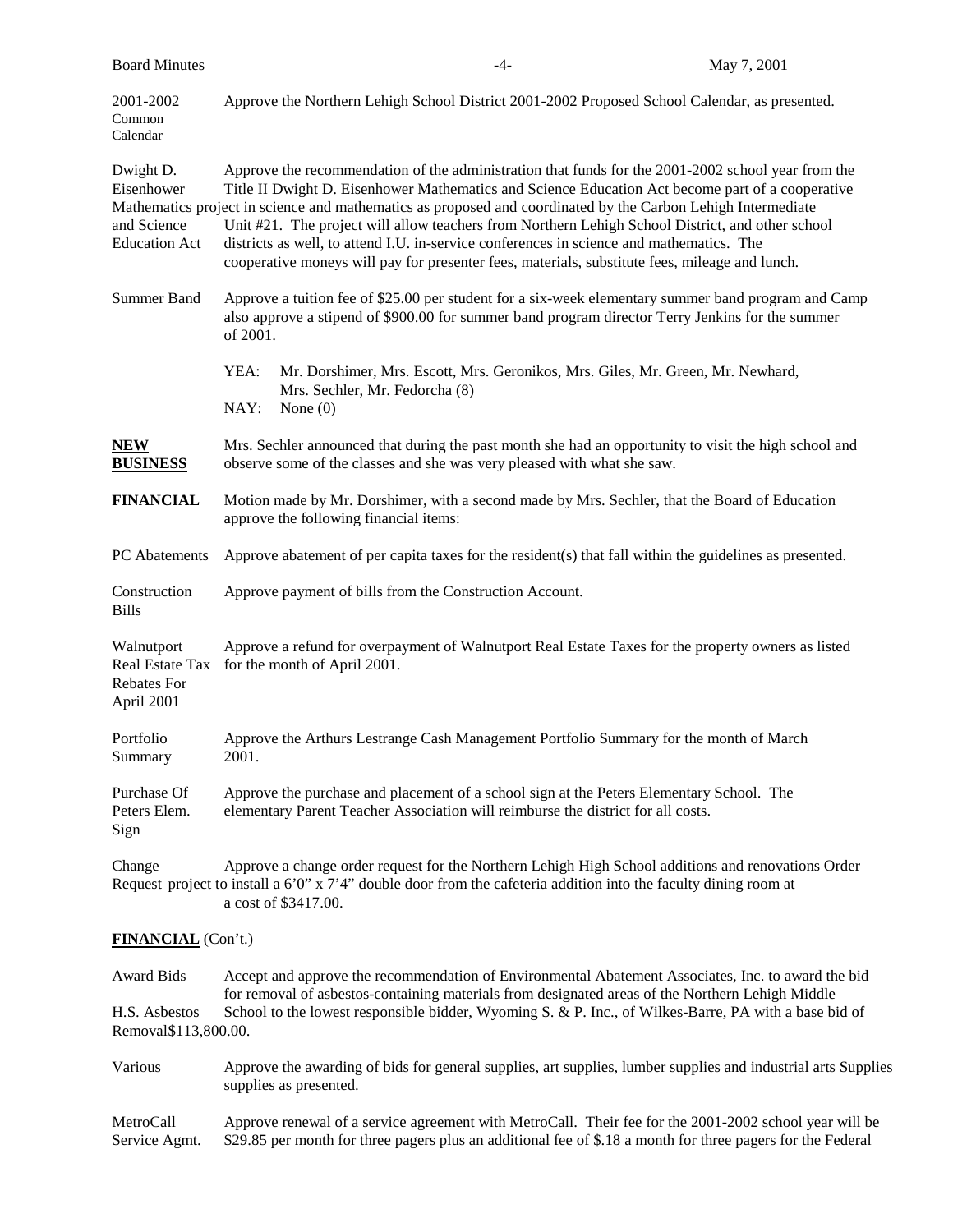| <b>Board Minutes</b>                                                                                                      | $-5-$                                                                                                                                                                                                                                                                                                                                                                                                                                                                                                                                                                                                                       | May 7, 2001                                         |  |  |
|---------------------------------------------------------------------------------------------------------------------------|-----------------------------------------------------------------------------------------------------------------------------------------------------------------------------------------------------------------------------------------------------------------------------------------------------------------------------------------------------------------------------------------------------------------------------------------------------------------------------------------------------------------------------------------------------------------------------------------------------------------------------|-----------------------------------------------------|--|--|
|                                                                                                                           | Universal Service Fund. This reflects an increase of \$2.52 over last year's fee.                                                                                                                                                                                                                                                                                                                                                                                                                                                                                                                                           |                                                     |  |  |
| Simplex Time<br>Recorder Co.<br>Agreement                                                                                 | Approve renewal of a service agreement with Simplex Time Recorder Company<br>for fire alarm monitoring services for the 2001-2002 school year at all four buildings for \$1440.00.<br>This total reflects an increase of \$42.00 over last year's agreement.                                                                                                                                                                                                                                                                                                                                                                |                                                     |  |  |
| Altronics<br>Security System<br>Agreement                                                                                 | Approve renewal of a service agreement with Altronics Security System for basic monitoring and<br>supervised openings and closings for all four buildings for the 2001-2002 school year at a cost of<br>\$2,235.00. This total reflects a \$44.00 increase over last year's agreement.                                                                                                                                                                                                                                                                                                                                      |                                                     |  |  |
| J.C. Ehrlich<br>Agreement                                                                                                 | Renew an agreement for pest control with J.C. Ehrlich Co., Inc. according to the following monthly rates,<br>beginning July 1, 2001 and ending on June 30, 2002. This is a total cost of \$2196.00 or a decrease of<br>\$468.00 over last year's rates.                                                                                                                                                                                                                                                                                                                                                                     |                                                     |  |  |
|                                                                                                                           | Peters Elementary School \$588.00 Annually                                                                                                                                                                                                                                                                                                                                                                                                                                                                                                                                                                                  | Junior High School - \$564.00 Annually              |  |  |
|                                                                                                                           | Senior High School - \$564.00 Annually                                                                                                                                                                                                                                                                                                                                                                                                                                                                                                                                                                                      | Slatington Elementary School -<br>\$480.00 Annually |  |  |
| <b>Budgetary</b><br><b>Transfers</b>                                                                                      | Approve budgetary transfers within the 2000-2001 budget to cover purchase of a striper for the Athletic<br>Field.                                                                                                                                                                                                                                                                                                                                                                                                                                                                                                           |                                                     |  |  |
|                                                                                                                           | Approve budgetary transfers within the 2000-2001 budget to cover expenses for new computers.                                                                                                                                                                                                                                                                                                                                                                                                                                                                                                                                |                                                     |  |  |
| Appoint<br>Auditors                                                                                                       | Appoint the firm of Gorman & Freeh, Certified Public Accountants, to perform the annual audit, without<br>the Annual Financial Report, for the fiscal year ending June 30, 2001. Their fee for the engagement is<br>\$13,600, and includes the cost of the General Fund Audit (\$10,400), the Earned Income Tax<br>Audit (\$1,150), and the Single Audit (\$2,050). Their renewal fee is an increase of \$800.00 for<br>the General Fund, \$75.00 for the Earned Income Tax Office, and \$100.00 for the Single Audit.<br>The total fee for the Single Audit is necessary for compliance with the Single Audit Act of 1996. |                                                     |  |  |
| Info Only                                                                                                                 | The 2001-2002 Lehigh Career and Technical Institute Budget was distributed. Action will be<br>taken at the next board meeting.                                                                                                                                                                                                                                                                                                                                                                                                                                                                                              |                                                     |  |  |
|                                                                                                                           | YEA:<br>Mr. Dorshimer, Mrs. Escott, Mrs. Geronikos, Mrs. Giles, Mr. Green, Mr. Newhard,<br>Mrs. Sechler, Mr. Fedorcha (8)<br>NAY: None(0)                                                                                                                                                                                                                                                                                                                                                                                                                                                                                   |                                                     |  |  |
| INFORM-<br><b>ATION</b>                                                                                                   | All board members received a copy of the minutes of the Carbon Lehigh Intermediate Unit Board<br>of Directors meeting held on March 19, 2001.                                                                                                                                                                                                                                                                                                                                                                                                                                                                               |                                                     |  |  |
|                                                                                                                           | All board members received a copy of the minutes of the Lehigh Carbon Community College<br>Board of Trustees meeting held on April 5, 2001.                                                                                                                                                                                                                                                                                                                                                                                                                                                                                 |                                                     |  |  |
| <b>RECOG-</b><br><b>NITION OF</b><br><b>GUESTS</b>                                                                        | Doug Keichel informed board members that he was present representing NLYAA Soccer and offered<br>his congratulations to the VICA and football students honored at the meeting.                                                                                                                                                                                                                                                                                                                                                                                                                                              |                                                     |  |  |
| <b>SUMMARY</b><br><b>PRESENT-</b><br><u>ATION OF</u><br><u>THE 2001-</u><br>2002<br><b>PRELIMIN-</b><br><b>ARY BUDGET</b> | Mr. Bernard Rockovich, business manager, presented the board with a summary of the 2001-2002<br>Northern Lehigh School District Preliminary Budget.                                                                                                                                                                                                                                                                                                                                                                                                                                                                         |                                                     |  |  |